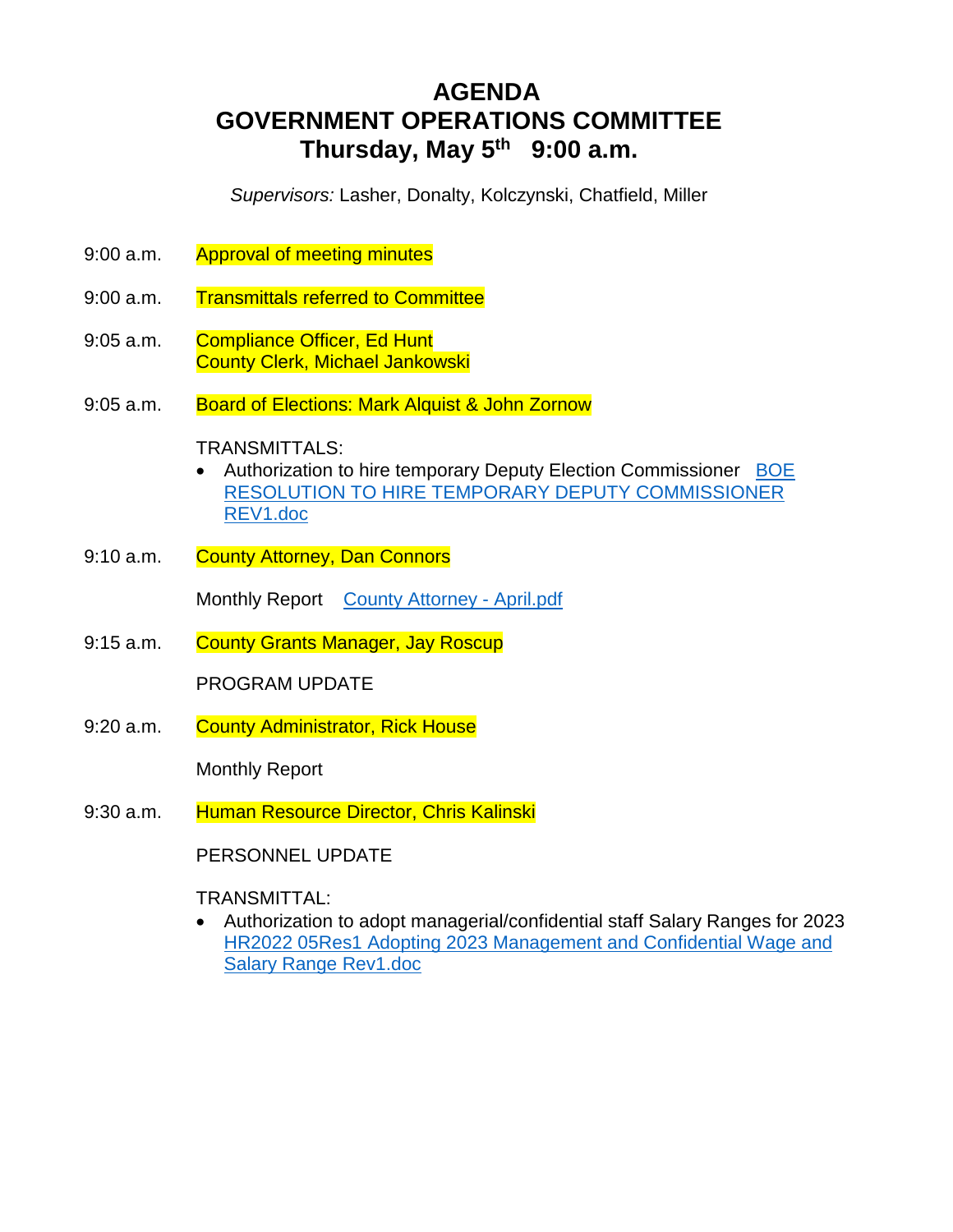#### **RESOLUTION TRANSMITTAL**

#### **AUTHORIZATION TO HIRE TEMPORARY FULL-TIME DEPUTY ELECTION COMMISSIONER WITHIIN THE THE BOARD OF ELECTIONS OFFICE**

WHEREAS, the Wayne County Board of Elections Office has within the 2022 budget two (2) full-time Deputy Election Commissioners who perform tasks, duties and functions in the Elections Office; and

WHEREAS, Joyce A. Krebbeks, Deputy Election Commissioner, has notified the Election Commissioners in writing that she intends to retire effective December 31, 2022; and

WHEREAS, Mindy Robinson, Deputy Election Commissioner was recently appointed 12/10/2021 and the duties of Deputy Election Commissioner requires specialty training in a myriad of election cycle activities and functions taking several months to be proficient in their tasks, duties and functions prior to them being able to work independently; and

WHEREAS, it is the desire of the Wayne County Board of Elections Commissioners are requesting authorization to create a full time temporary position of Deputy Election Commissioner, so that he or she may be able to receive the necessary and critical training and education concerning Election processing; now therefore be it

RESOLVED, that the Wayne County Board of Elections Commissioners have authorization to hire a full-time temporary Deputy Election Commissioner commencing July 1, 2022 and ending through December 31, 2022 at the rate of \$ 45,787 Grade 5 of the Managerial/Confidential pay structure; and be it further

RESOLVED, that the Wayne County Treasurer is authorized to make the following 2022 budget adjustments.

A1990 Contingent Fund General (Appropriations) \$33,353 from 54000 Contractual Expenses

A1450 Board of Elections (Appropriations) \$22,894 to 51068 Deputy Election Commissioner \$2,450 to 58100 Payments to NYS Retirement System \$1,752 to 58200 Payments to Social Security \$6,257 to 58400 Hospitalization

| Budgeted: No <b>Example</b> |  |                                                                                                                       |
|-----------------------------|--|-----------------------------------------------------------------------------------------------------------------------|
|                             |  | Departmental transfer \$________________________ from Account No. ____________________ to Account No. _______________ |
|                             |  |                                                                                                                       |
|                             |  |                                                                                                                       |
|                             |  |                                                                                                                       |
|                             |  |                                                                                                                       |
|                             |  | Clerk, Board of Supervisors                                                                                           |
| Referred to:                |  | Committee: Ayes Nays Date: Signature: Committee: Ayes Ayes Nays Date: Committee:                                      |
|                             |  | Committee: _____Ayes ______ Nays _______ Date: __________Signature: ________________________________                  |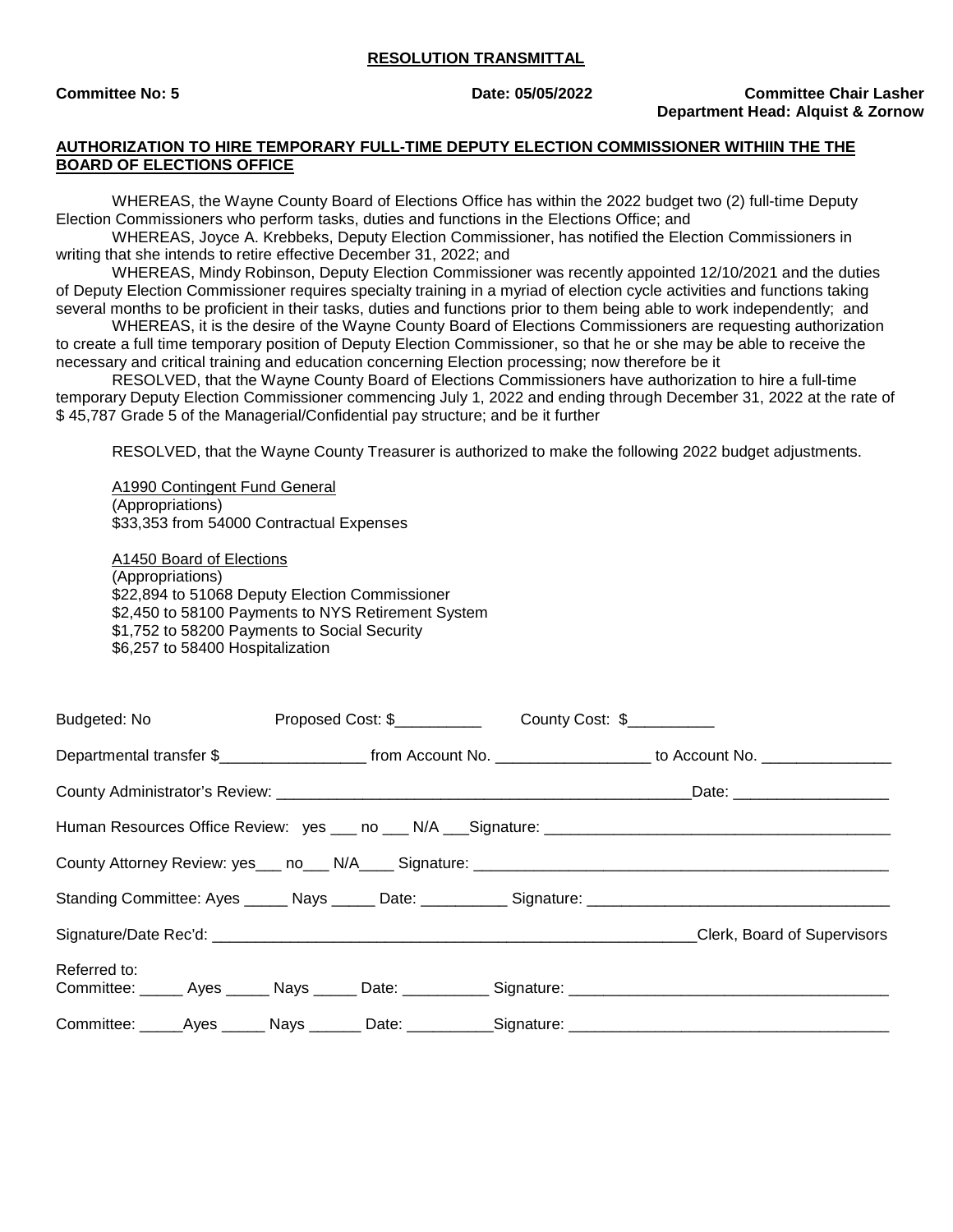# **COUNTY OF WAYNE**

OFFICE OF THE COUNTY ATTORNEY

**WAYNE COUNTY COURTHOUSE** 26 CHURCH STREET, LYONS, NEW YORK 14489 FAX: (315) 946-5942

DANIEL C. CONNORS, ESQ. **COUNTY ATTORNEY** 

(315) 946-7442

ERIN M. HAMMOND, ESQ. ASSISTANT COUNTY ATTORNEY (315) 946-7444

The County Attorney's Office monthly report for April 2022 is as follows:

| Contracts Drafted and/or Reviewed                   | 84             |
|-----------------------------------------------------|----------------|
| <b>Insurance Certificates</b>                       | 52             |
| Notice of Claim                                     | 1              |
| <b>Accidents</b>                                    | 3              |
| Disciplines/Grievances                              | 1              |
| <b>Human Rights Complaints</b>                      | ٥              |
| Subpoenas                                           | $\overline{2}$ |
| Freedom of Information Requests (FOIL)              | 34             |
| <b>FOIL Money Collected</b>                         | \$10.50        |
| Juvenile Delinguent's (JD's)                        | 3              |
| Persons In Need of Supervision (PINS)               | 1              |
| <b>Habeas Corpus</b>                                | 0              |
| <b>Poor Person Applications</b>                     | 1              |
| <b>Pistol Permit Hearings</b>                       | 0              |
| <b>Unemployment Hearings</b>                        | 0              |
| Total Amount of Bills Paid from A1420(CA)           | \$615.00       |
| Total Amount Paid from A1930 (Judgment & Claims)    | <b>S0.00</b>   |
| Total Amount Paid from A1931 (Liability & Casualty) | \$3,005.02     |
| Total Amount Paid for 207c Claims                   | \$0.00         |

Respectfully submitted,

Daniel C. Connors, Esq.

**County Attorney**